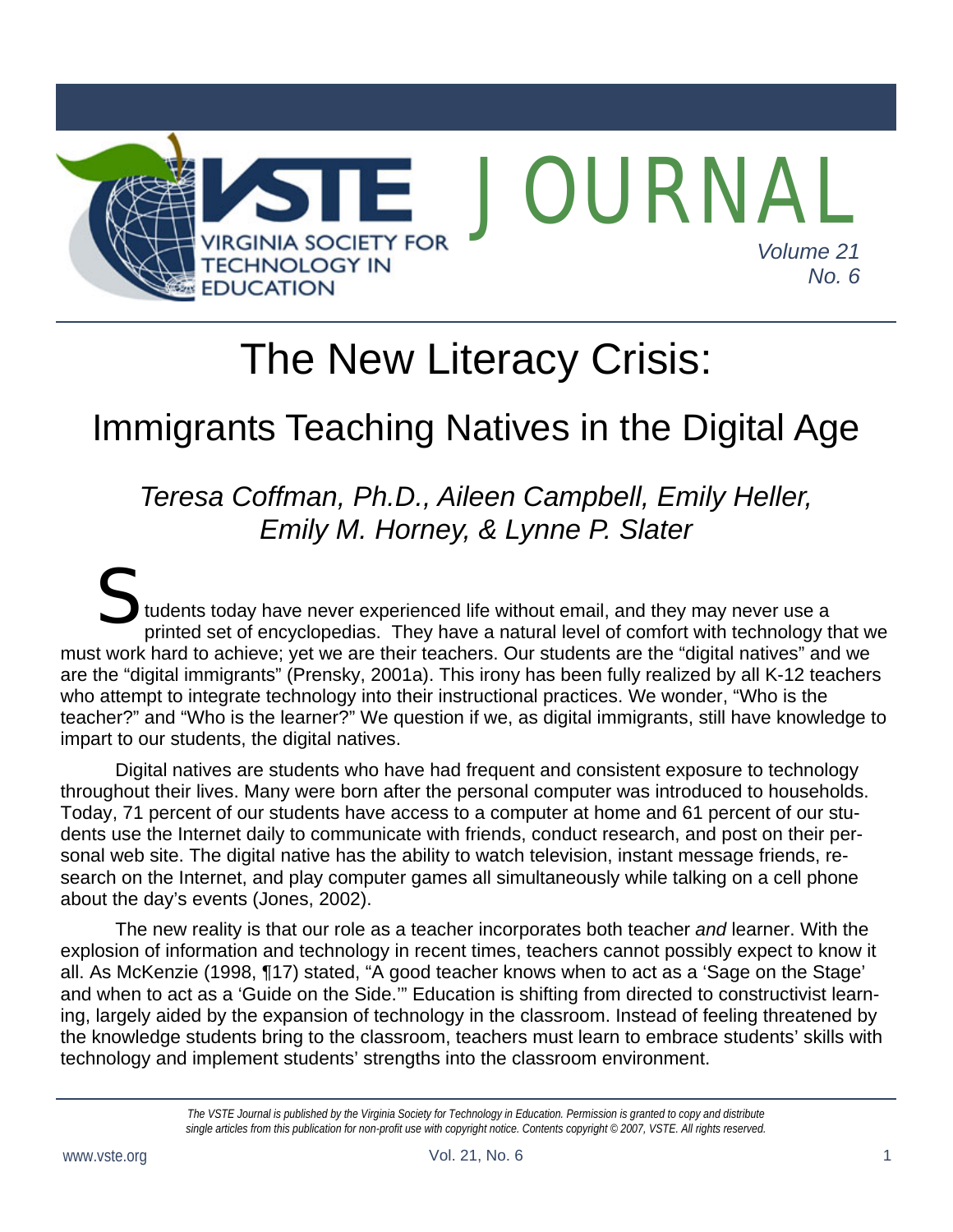

Students still have much to learn. Children become fluent in their native language almost as naturally as they learn to walk, but they still must be taught to read and write to become literate in the language. Likewise students, as digital natives, may have an inherent digital *fluency*, but they still need to develop digital *literacy*. Aristippus, a Greek philosopher, once said, "Native ability without education is like a tree without fruit" (ThinkExist, 2006). Teachers have the important job of using their traditional knowledge to expand students' "native abilities" and cannot assume students are digital experts. Even with the technology skill set of a digital native, students still need teachers to teach them to be *literate* members of the information and technology-rich society of the 21st century.

Studies show that digital natives have different learning preferences than students of yesteryear. They tend to collaborate in teams or groups on assignments; they like structure and are achievement oriented. They also thrive on and seek out dynamic, interactive environments that have a rapid pace. As a result, the digital native often does not spend time reading content or reflecting and processing on the content they do read. The digital native is a visual kinesthetic learner and prefers images to words. The digital native also thrives on experiences that make a difference in their world. What can we do as teachers to make our students literate? We must find instructional strategies that provide rich learning experiences and at the same time strengthen areas that students need to enhance, such as reading and reflecting on the content being explored (Oblinger & Oblinger, 2005).

How can teachers avoid this new literacy crisis and ensure that students do not grow into "trees without fruit"? First, teachers must gain a better understanding of the digital natives; second, teachers must define what it means to be digitally literate; and third, teachers must learn how to most effectively teach the digital natives. Only through this process can digital immigrants educate digital natives and nurture them from seedlings to fruit-bearing members of the digital age. Teaching in today's digital world requires the development and dissemination of practical strategies for using technology. Teachers must embrace technology along with their students and strive to be proficient at seamlessly integrating information literacy skills into their lessons and instructional practices. Only then will immigrants and natives alike develop digitally literacy.

#### *Who are these digital natives, really?*

We already know them well – teachers see and interact with these digital natives everywhere, from the malls to the playgrounds, the libraries, and schools. We catch sight of them watching DVD movies in the family SUV on our highways, tapping their feet to the beat of music on tiny MP3 players, and creating text messages on telephone keypads almost as swiftly as they talk. Compare that to just 20 years ago. We watched movies recorded on VCR tapes, youngsters kept their music close by carrying behemoth boom boxes on their shoulders, and most of us had not yet been introduced to email, much less a concept such as text messaging. It is no surprise that there is a digital divide between those who have grown up immersed in a digital world and those who have watched modern technology develop at an amazing speed.

What is so special about these natives? Most importantly, digital natives really "get" technology. They have been surrounded by and are using technology in most aspects of their lives. Digital

*The VSTE Journal is published by the Virginia Society for Technology in Education. Permission is granted to copy and distribute single articles from this publication for non-profit use with copyright notice. Contents copyright © 2007, VSTE All rights reserved.*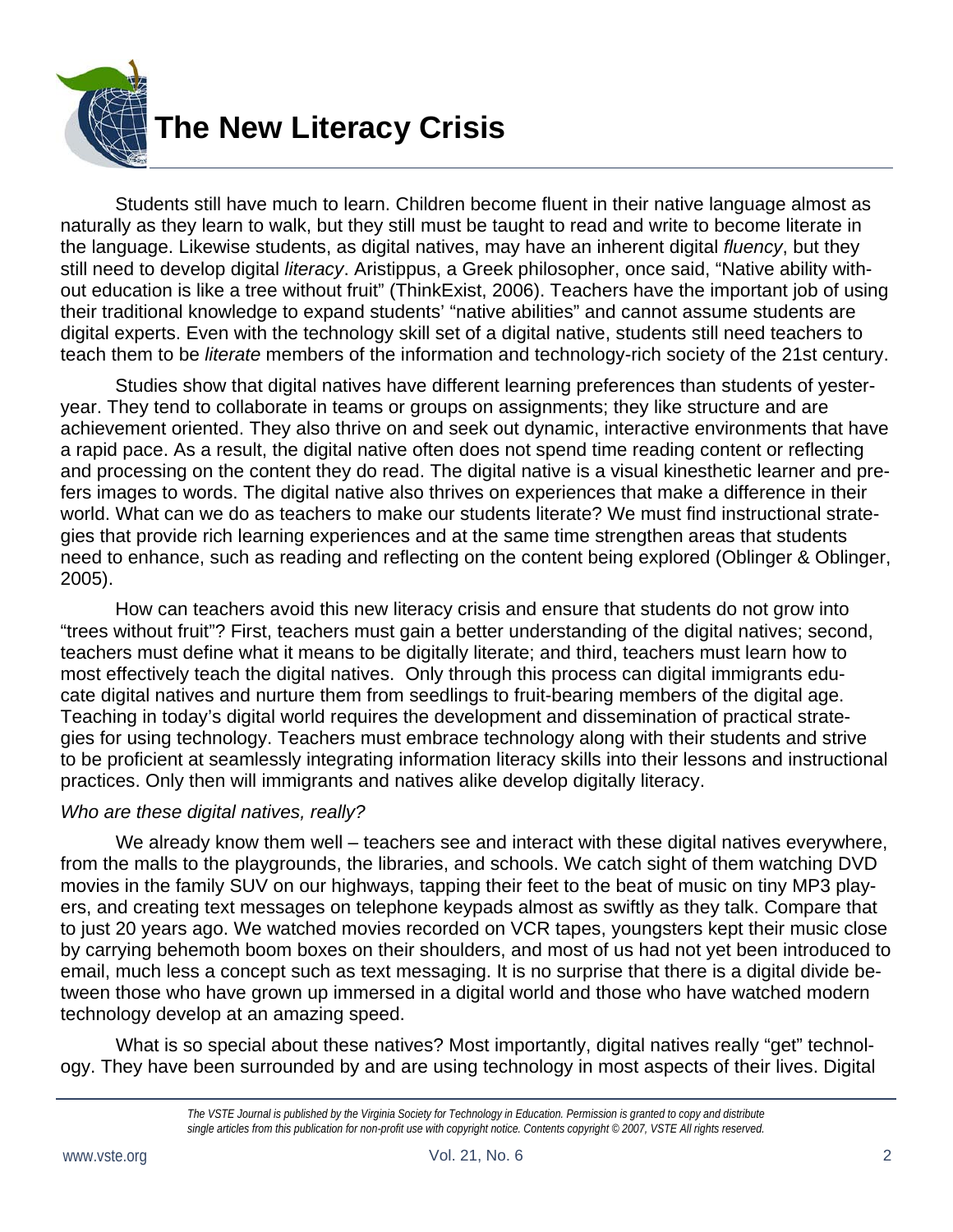

natives navigate through the menus on a cell phone or digital camera with ease, they can play a new video game without sitting through the introductory screens, and they realize the power of the Internet as an expanding source for the information they seek, as well as a place to network with one another. Prensky (2001b) advocates that digital natives "think and process information fundamentally differently from their predecessors" (p. 1). This knowledge necessitates changes in instructional methods and content if schools intend to meet the rather steep needs of the digital natives. In fact, Prensky goes on to assert that embedding learning into computer-based games in all subjects is the answer to more effective instruction for digital natives.

To muddy the waters of the digital native further, new subgroups are emerging and being studied. "Power users" are defined by the Education Development Center as youth "distinguished by their self-selected, long-term, intensive experiences with technology" (Certiport, 2006, p. 1). They are described as thinking, behaving, and solving problems differently from their peers who are not as technologically adept. By age 15, they are "in control of their technologies and have become selfdirected learners, seeking and constructing new learning from their environments" (Certiport, p. 1). Another group, referred to as "tweeners," exhibits characteristics indigenous to both digital natives and digital immigrants (Cross, 2006). Tweeners are youth who grew up with computers, know how to use computers, and are generally interested in technologies. Technology does not define tweeners to the extent that it does the natives, but their comfort level with technology allows them to "walk relatively comfortably among [the] two cultures" (Cross, p. 52). However, consider who the digital natives also are. Consider students who do not have access to video games, cell phones with text messaging capability, and computers with high-speed Internet access. Consider students with special needs, whose learning challenges may inhibit their access to technology. Consider also the barriers in place for English language learners, especially as they seek information on an Internet that is heavily populated by solely English-language web pages. A brief look at most video games on the market today makes it abundantly clear that they are geared towards pursuits most commonly associated with boys; action, adventure, and destruction-based games, bringing up the notion that gamebased instruction may be gender-biased. Vast regional differences in students' access and exposure to technology exist both in the home and in schools. Digital natives are a diverse population.

With this rather wide spectrum of technological capabilities among the digital natives, digital immigrants face a formidable task. Any attempt to integrate technology without addressing the diversity of students' digital fluency will fail. There is no "one size fits all" solution for ensuring students acquire information literacy skills. Defining and meeting this need for information and technology skills across all student populations is indeed the new literacy crisis.

#### *What does it mean to be digitally literate?*

Just as most children learn to speak as toddlers, digital *fluency* is achieved naturally by most digital natives. A child must be educated in reading and writing in order to fully master a language. Simply speaking a language is not the same as being literate in that language. In the same way, digital *fluency* does not equal digital *literacy*. Our students need to be educated in skills that will allow them to be critical and effective users of technology. The American Library Association (1989, ¶ 3) defines information literacy as a set of abilities requiring individuals to "recognize when informa-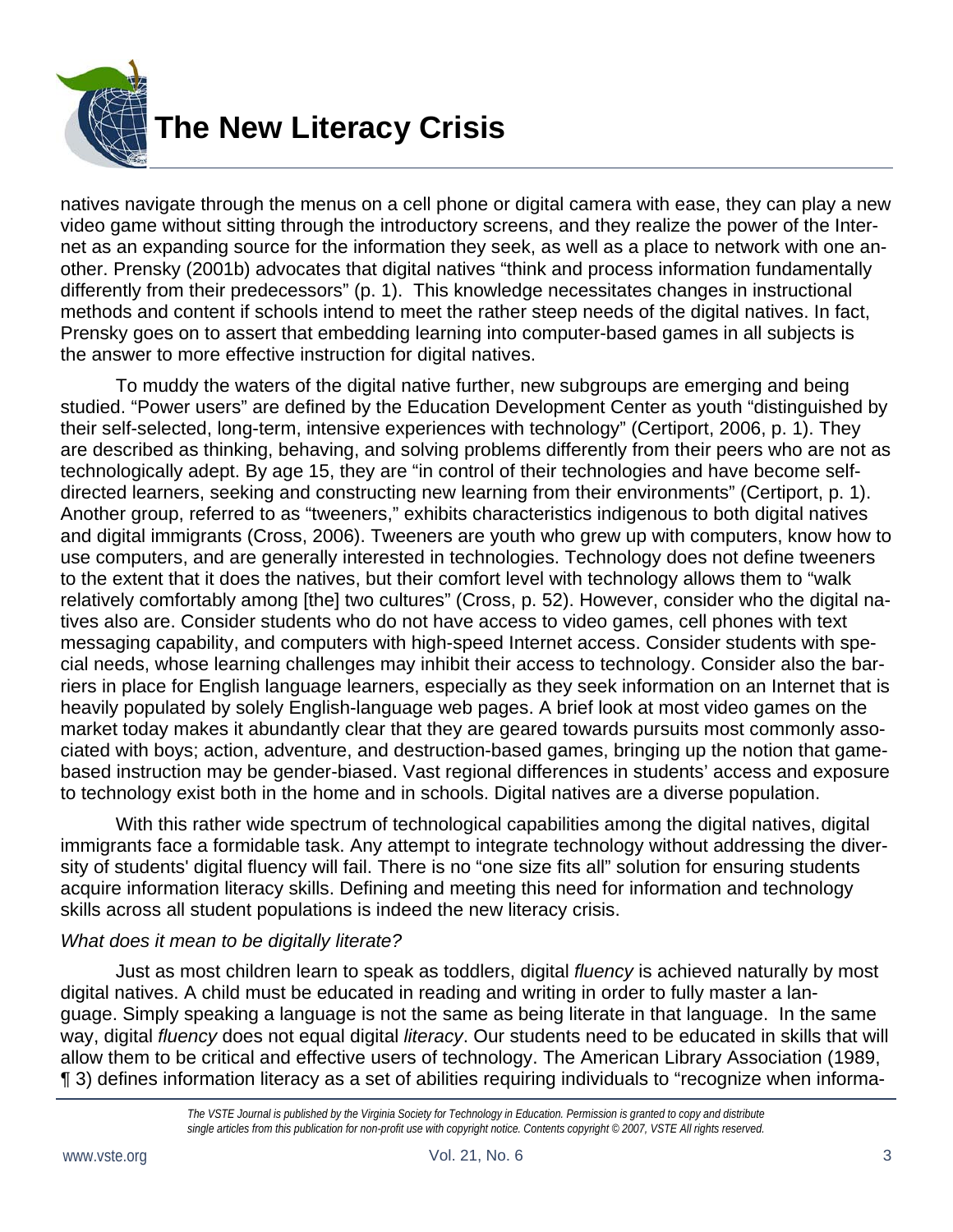

tion is needed and have the ability to locate, evaluate, and use effectively the needed information." The authors of this article further define information literacy as the ability to: articulate a problem to be investigated, locate and assemble information, scrutinize gathered resources, process and apply information towards a solution, and contemplate the effectiveness of the entire process. These skills are not indigenous to the digital natives. Assuming our students are digitally *literate,* simply because they are digitally *fluent,* is not only doing them a great disservice, but it is fueling the literacy crisis of the Digital Age. Our students need to be taught these information skills in order to achieve digital literacy, and only then will they become fruitful members of the Information Age.

Studies reveal that, although immersed in technology, students are deficient in digital literacy skills. Research by the Pew Internet & American Life Project shows that 55 percent of youth believe it is essential for today's children to learn how to use the Internet to be successful and another 40 percent believe it is important (Lenhart, 2001). According to this same study, 71 percent of online teens reported relying mostly on Internet sources for their research. Another study conducted by the Pew Internet & American Life project shows that only 30 to 40 percent of teenagers fall into a category they call Internet-savvy. These Internet-savvy students have been online for several years and are developing digital literacy skills. They have several email addresses and instant messaging (IM) identities. These students rely heavily on the Internet for both school and their social lives (Levin & Arafeh, 2002). Unfortunately, these savvy natives are in the minority; this still leaves 60 to 70 percent of students who are not digitally literate.

As teachers we have the unique responsibility of helping all students move beyond digital fluency and achieve digital literacy, no matter where they are on this journey when they enter our classrooms. By modeling literacy skills across all subjects in a structured manner, we can encourage our students to explore the information literacy highway. One structured method, developed by the authors, follows the mnemonic "D-I-S-C-O-V-E-R". The DISCOVER method provides steps that can be implemented in any content area to help students work effectively with information.

D-I-S-C-O-V-E-R Information Literacy:

- Define Define the problem to be solved and the information needed to solve it.
- Inquire Inquire about a variety of resources. Include more than just the Internet.
- Search Search for information in multiple locations including different search engines and offline resources.
- Collect Collect information you have found for further consideration. Cite all sources as you work.
- Organize Organize the information collected and refine your search if needed.
- Verify Verify the authenticity of information gathered. Is it unbiased, reliable, and truthful?
- Extend– Extend your understanding through analyzing the gathered information and shar-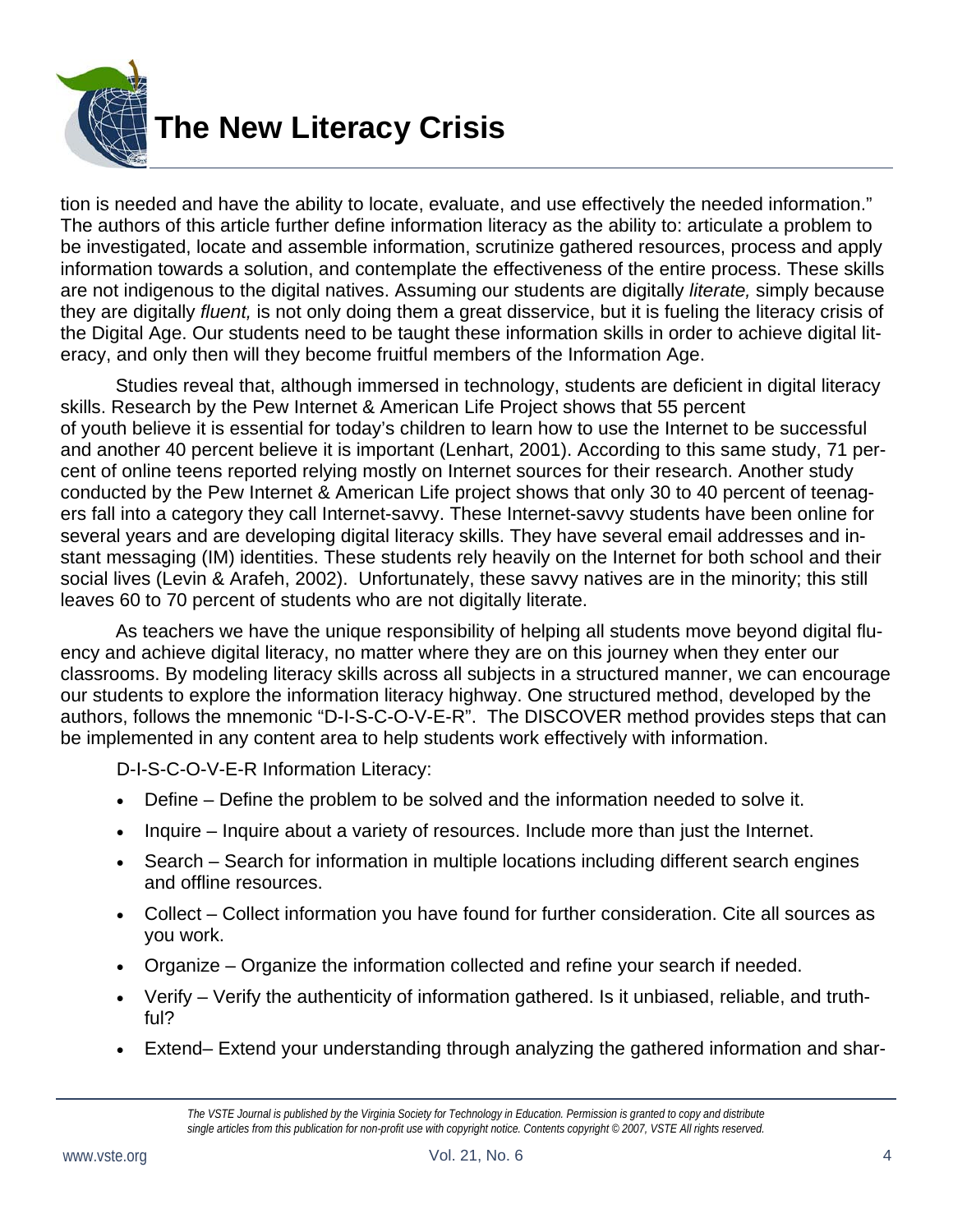

ing with others.

• Reflect – Reflect on the entire process. Did you accomplish your goal? Should the goal be redefined or reevaluated?

The DISCOVER method is one way of looking at information in a new light. This approach looks at information acquisition as a process which involves critical thinking. It is just one possible step across the divide that will help both digital natives and digital immigrants achieve digital literacy. As teachers begin to integrate this and other strategies across the curriculum, information literacy will become a critical part of every student's education and we will be preparing our students for life in the Digital Age.

#### *How do we teach Information Literacy to the Digital Natives?*

As digital immigrants and educators, we must first recognize the need for change in today's classrooms. An intrinsic value must be placed on the success of immigrants and natives in the 21st century. The curriculum of every subject area and grade level should emphasize critical thinking and research skills in order to propel our students toward digital literacy. For a more specific list of 21st century skills, review the framework at the Partnership for 21st Century Learning Web site (http://www.21stcenturyskills.org/), which outlines the digital skills needed to succeed in our world. Our schools are quickly becoming outdated and, by understanding the changes necessary, we can guide our educational system into the Digital Age.

It is important to emphasize that we need to focus on the pedagogy and not just on the technology. The digital native does not see technology; they see the activity first and then the technology as a tool to help them communicate, decipher, discover, and explore content. As teachers we need to think in the same manner as our students. We need to provide experiences that engage students and involve interactive, primary source data that they can manipulate and use for practice. A good example is "The Valley of the Shadow" (http://valley.vcdh.virginia.edu/). This dynamic activity allows students to explore first-hand records that include entries in diaries, newspaper articles, and census data of families living at the time of the Civil War and then after working with these documents draw their own conclusions from the material. This activity successfully uses technology as a tool to engage students in the process of learning (Oblinger & Oblinger, 2005).

Teachers must also push themselves to be risk takers. According to Prensky (2005, ¶ 7), "...we must take our cues from our students' 21st century innovations and behaviors, abandoning, in many cases, our own pre-digital instincts and comfort zones." Abandoning a comfort zone is not exactly a reassuring notion for teachers, but that is a key piece of our success in teaching the digital natives. We cannot be afraid to learn from our students. In order to truly engage our native students in and out of the classroom, we must take the first step across the generational divide.

As teachers, we must learn the language of the digital natives and listen more to our students. As Prensky (2006, p. 140) writes, "The more you engage your kids in conversation about their world and the things that interest them, the more they will appreciate what you are doing, and the more they will be open to talking, sharing, and accepting suggestions and guidance." As digital immi-

*The VSTE Journal is published by the Virginia Society for Technology in Education. Permission is granted to copy and distribute single articles from this publication for non-profit use with copyright notice. Contents copyright © 2007, VSTE All rights reserved.*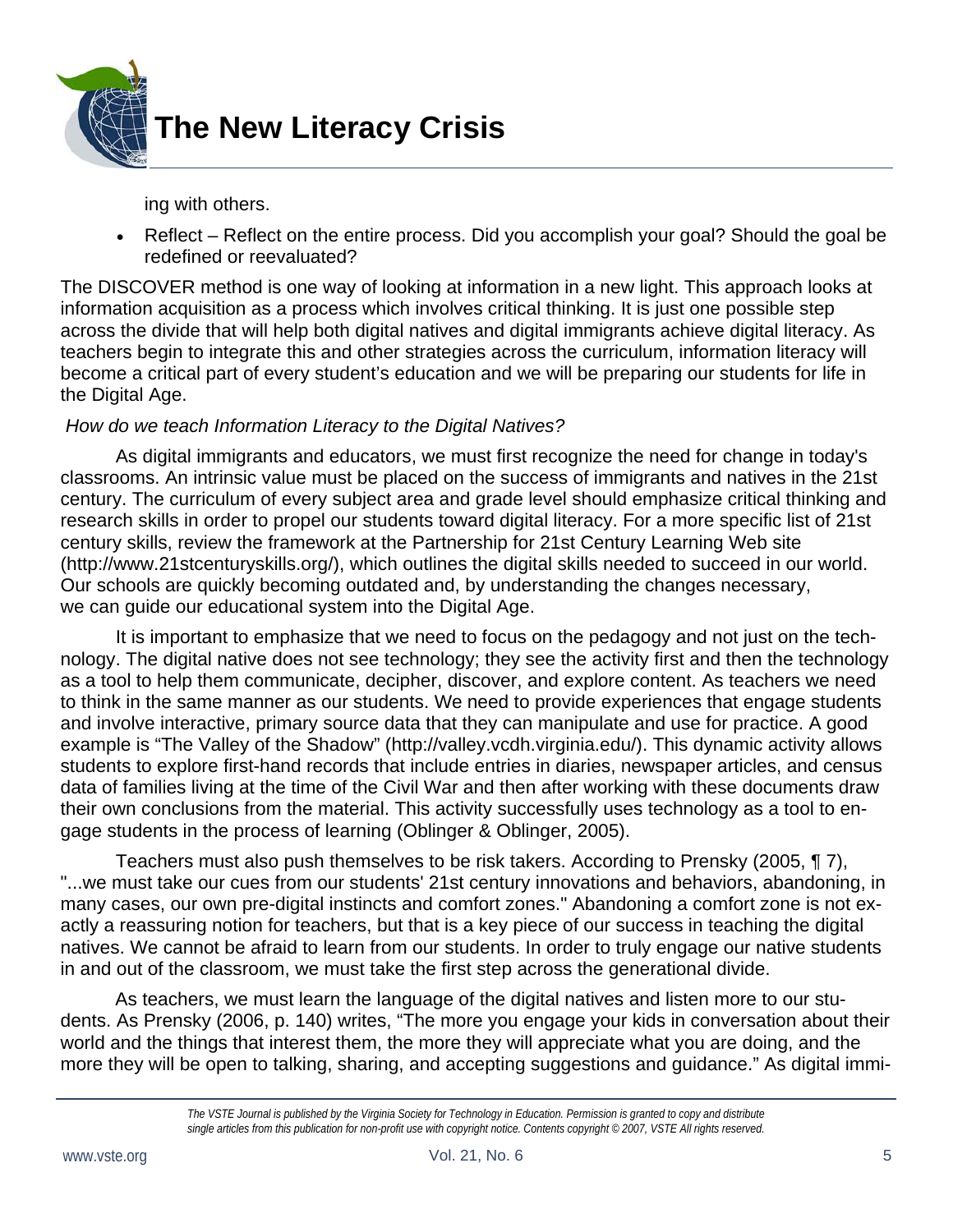

grants, we should teach our students to become literate in their own language. We need to revise our own language skills and model strategies within our own practices. Our students will respect our efforts and learn from our actions. We must learn the language of the natives through practice! Using technology as a tool to communicate is what this generation is great at. To engage our students, teachers can begin using technology as a tool to communicate with students, to create a community of learners, and to enhance the reflective capabilities of our students. Students are using instant messaging, social networking sites, and wikis to communicate on a daily basis outside the classroom; why not bring some of these same tools into the class to stimulate learning and increase the level of engagement and interactivity between teacher and student and student-to-student?

As teachers, we need to engage the digital natives in course content. Traditional information delivery is simply tradition in a non-traditional age. Digital immigrants must acknowledge that students are learning skills for a new time with tools beyond this time. Our activities need to embrace flexibility. Digital natives need content delivery in new forms. As their teachers, we should attempt to expand traditional units with resources including videos, online activities, collaborative tools, and new approaches to old material. The National Council for Teachers of English sponsors the Web site http://www.readwritethink.org, complete with lesson plans, student digital tools, and professional resources. We must seek similar innovative professional resources and break away from only utilizing the textbook. We must derive new approaches to the old standard.

For example, since digital natives are comfortable creating digital information such as videos, why not add this component into the classroom to engage students further with the content? With the introduction to podcasts came video podcasts (vodcast). Students can now incorporate images and sound to create a video incorporated voice recording that can be played over the Internet or on an MP3 player. What a great option for learning about cultures of the world. How are people the same? How are they different? Students could prepare an oral presentation around these questions and then present their case to their peers and the world by creating a vodcast. This is a multidimensional activity that requires students to explore a meaningful and relevant topic by conducting research, organizing their research, writing a script, and then compiling the research and planning into a meaningful product. Throughout this process teachers can conduct discussions and provide opportunities for students to reflect on their findings as these are the skills digital natives are lacking. In addition, teachers could introduce students to Google maps so they can find a map of their project country to include in their vodcast. The CIA Factbook (also available online) could be used to find information specific to their country, and students could also conduct specific Internet searches for country information and images to include in the vodcast. The final step would be to have students combine all of their elements to create their vodcast presentation and then share their new knowledge with fellow classmates and others around the world through Web technology (Apple, 2007).

As digital immigrants, we have the subject matter knowledge to teach our students but at the same time we must be able to seek out assistance with instructional activities or technological support. We must expand our traditional strategies and ask our fellow teachers about other instructional strategies that have worked for them. Teachers must seek out instructional and/or technology support personnel for assistance as we become digitally literate ourselves. We must ask ourselves what

*The VSTE Journal is published by the Virginia Society for Technology in Education. Permission is granted to copy and distribute single articles from this publication for non-profit use with copyright notice. Contents copyright © 2007, VSTE All rights reserved.*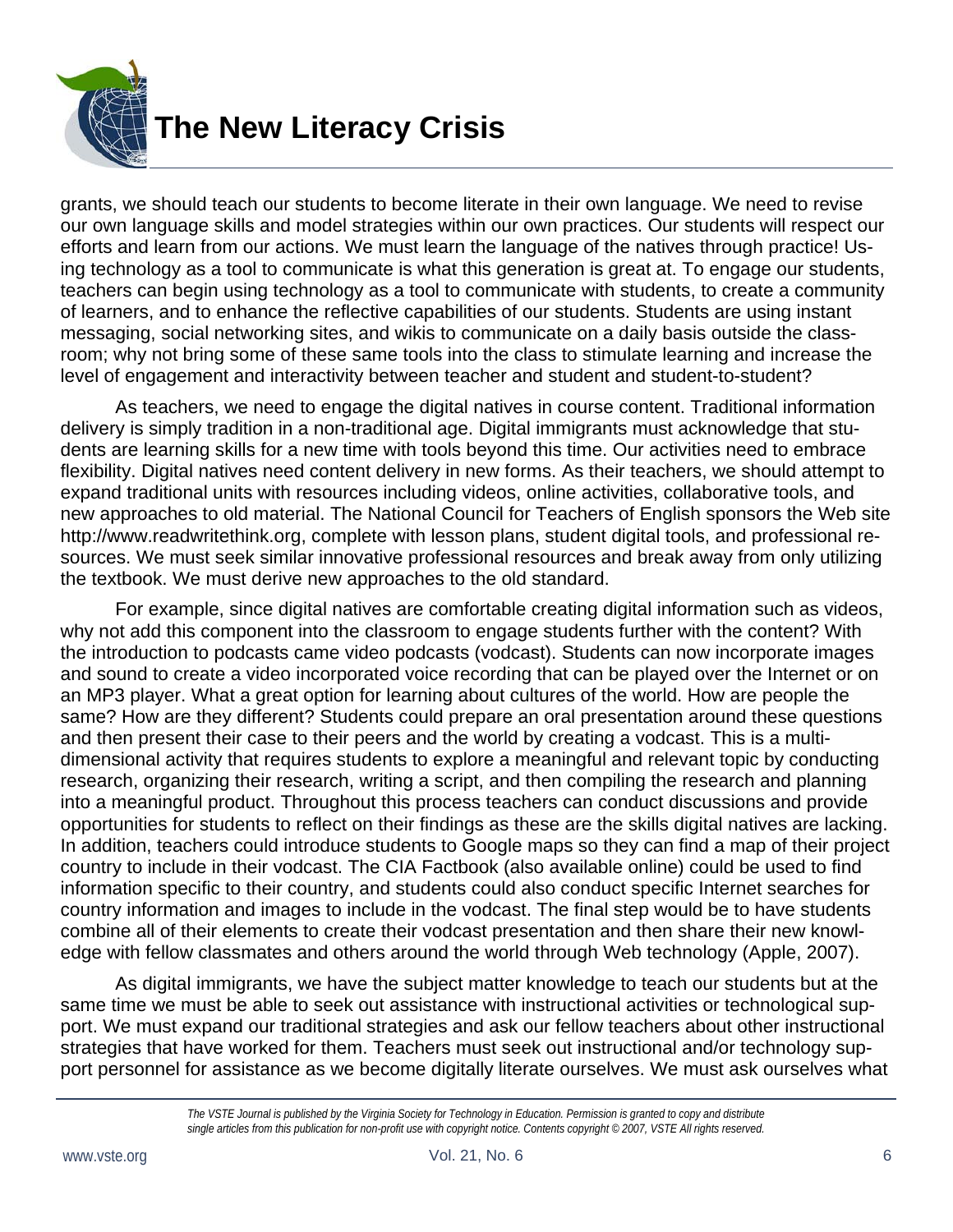

our students would like to learn and include students in finding the answers to their own questions. The digital immigrants are both the learner and the teachers in this digital age. In order for digital immigrants to continue to be excellent educators they must be willing to adapt to the jumbled evolution that drives 21st century teaching and learning.

The digital immigrant must seek out learning from all resources available. They must go online and discover the plethora of materials waiting to be discovered. They must talk to those around them and learn about this new digital native sitting in their classroom and how best to engage them. The digital age is here.

#### **Conclusion**

The age of technology has created a divide between the digital immigrants and the digital natives. As this paper has explored, we are facing a literacy crisis concerning how the digital immigrants can most effectively teach the digital natives the skills for achieving digital literacy. We are experiencing phenomenal changes in education as we progress deeper into the digital age. As educators, we must learn how to teach in this technology-rich society that is new to us as digital immigrants. We must combine the effective practices we have already mastered with new strategies in order to successfully educate the digital natives. How can we learn new strategies? We must take the initiative to DISCOVER them ourselves. As educators we know that learning is an important part of teaching and we must collaborate with each other to collect and share new ideas and practices. We must ask questions and search for answers. We must seek new ideas by reaching beyond our classroom and even our schools to teachers and professionals around the world. The Internet has opened the door for sharing and communicating information that we as educators can use in many ways. Teachers must recognize students as resources as we learn to speak their language and define their needs. The solutions are simple, but like anything new and different, they will take time and practice. There will be bumps in the road, but we cannot learn without making mistakes. Education has never been a static field, and the digital age is proving to be no exception. Change is necessary and we must embrace it. As teachers, we can use technology effectively in our classrooms to bring about digital literacy.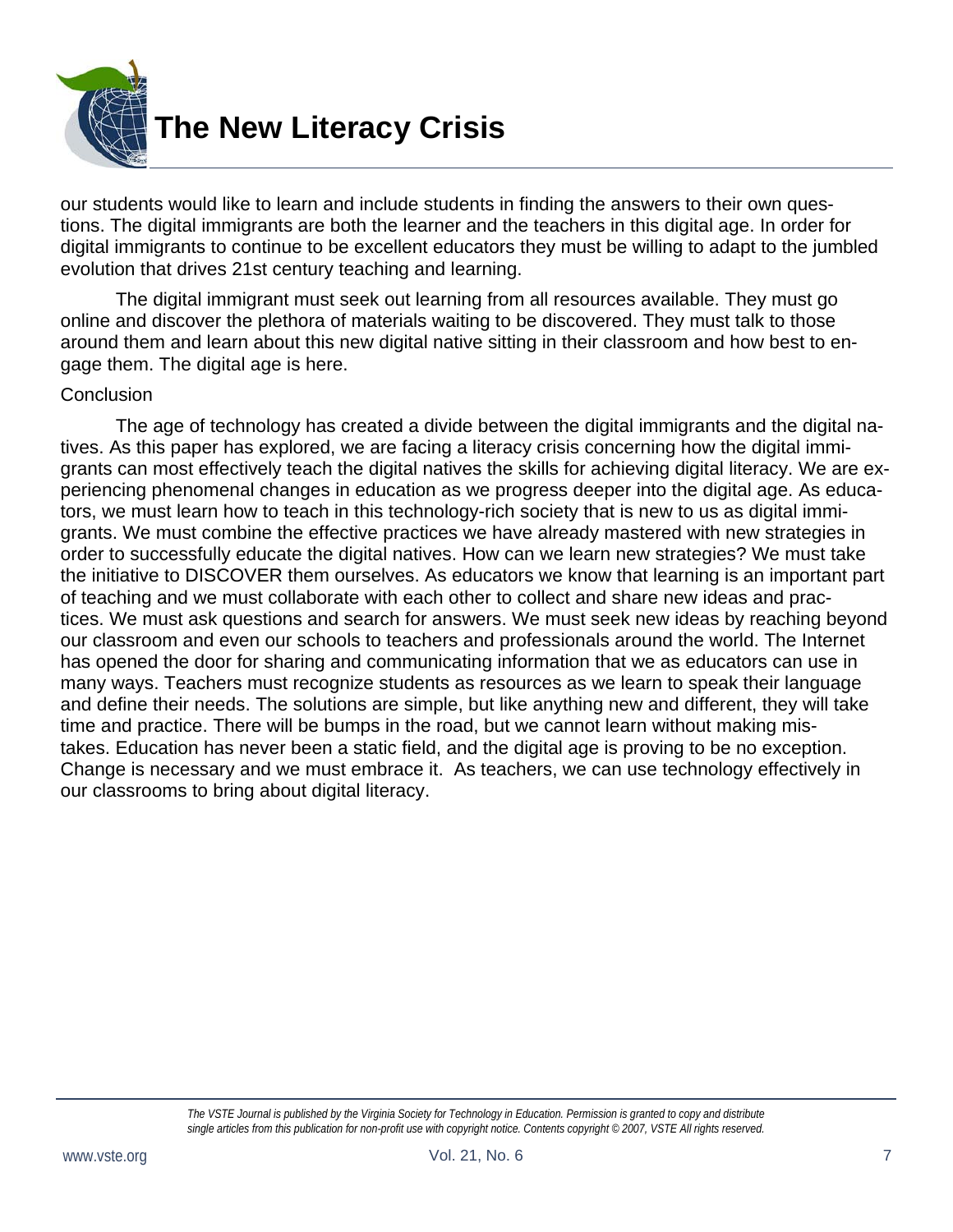

**The New Literacy Crisis** 

### **References**

- American Library Association. (1989, January). Presidential Committee on Information Literacy: Final Report*.* Retrieved February 12, 2007 from http://www.ala.org/ala/acrl/acrlpubs/whitepapers/ presidential.htm
- Apple. (2007, May). Learning with iLife. *TechLearning. 27*(10), 10-12.
- Certiport. (2006, March). Certiport research abstract Power users*.* Retrieved March 17, 2007 from http://www.powerusers.edc.org/materials/CertiportPuResearchAbstract.pdf
- Cross, T. L. (2006, Summer). Digital immigrants, natives, and "tweeners": A glimpse into the future for our students with gifts and talents. *Gifted Child Today. 29*(3), 52-52.
- Jones, S. (2002, September). The internet goes to college: How students are living in the future with today's technology. Washington, D.C.: Pew Internet and American Life Project. Retrieved May 22, 2007 from http://www.pewinternet.org/reports/toc.asp?Report=71
- Lenhart, A. (2001). The internet and education: Findings of the Pew Internet & American Life Project. Retrieved March 19, 2007 from http://www.pewinternet.org/pdfs/PIP\_Schools\_Report.pdf
- Levin, D. & Arafeh, S. (2002). The digital disconnect the widening gap between internetsavvy students and their schools: Findings of the Pew Internet & American Lift Project. Retrieved March 19, 2007 from http://www.pewinternet.org/PPF/r/67/report\_display.asp
- McKenzie, J. (1998, March). The WIRED classroom. *From Now On The Educational Technology Journal*. *7*(6). Retrieved March 18, 2007 from http://fno.org/mar98/flotilla2.html
- Oblinger, D. G., & Oblinger, J. L. (2005). Educating the Net Generation. *Educause*. Retrieved May 22, 2007, from http://www.educause.edu/educatingthenetgen/
- Prensky, M. ( 2001a, October). Digital natives, digital immigrants. *On the horizon*. NCB University Press. *9*(5),1-6.
- Prensky, M. ( 2001b, December). Digital natives, digital immigrants, part II: do they really think differently? *On the horizon*. NCB University Press. *9*(6), 1-6.
- Prensky, M. (2005, December). Listen to the natives. *Educational Leadership*, *63*(4). Retrieved April 1, 2007, from http://www.ascd.org/authors/ed\_lead/el200512\_presnsky.html
- Prensky, M. (2006). Don't bother me mom--I'm learning! St. Paul, MN: Paragon House.
- ThinkExist. (2006). Aristippus Quotes. Retrieved on March 5, 2007, from http://thinkexist.com/quotes/ aristippus/

*The VSTE Journal is published by the Virginia Society for Technology in Education. Permission is granted to copy and distribute single articles from this publication for non-profit use with copyright notice. Contents copyright © 2007, VSTE All rights reserved.*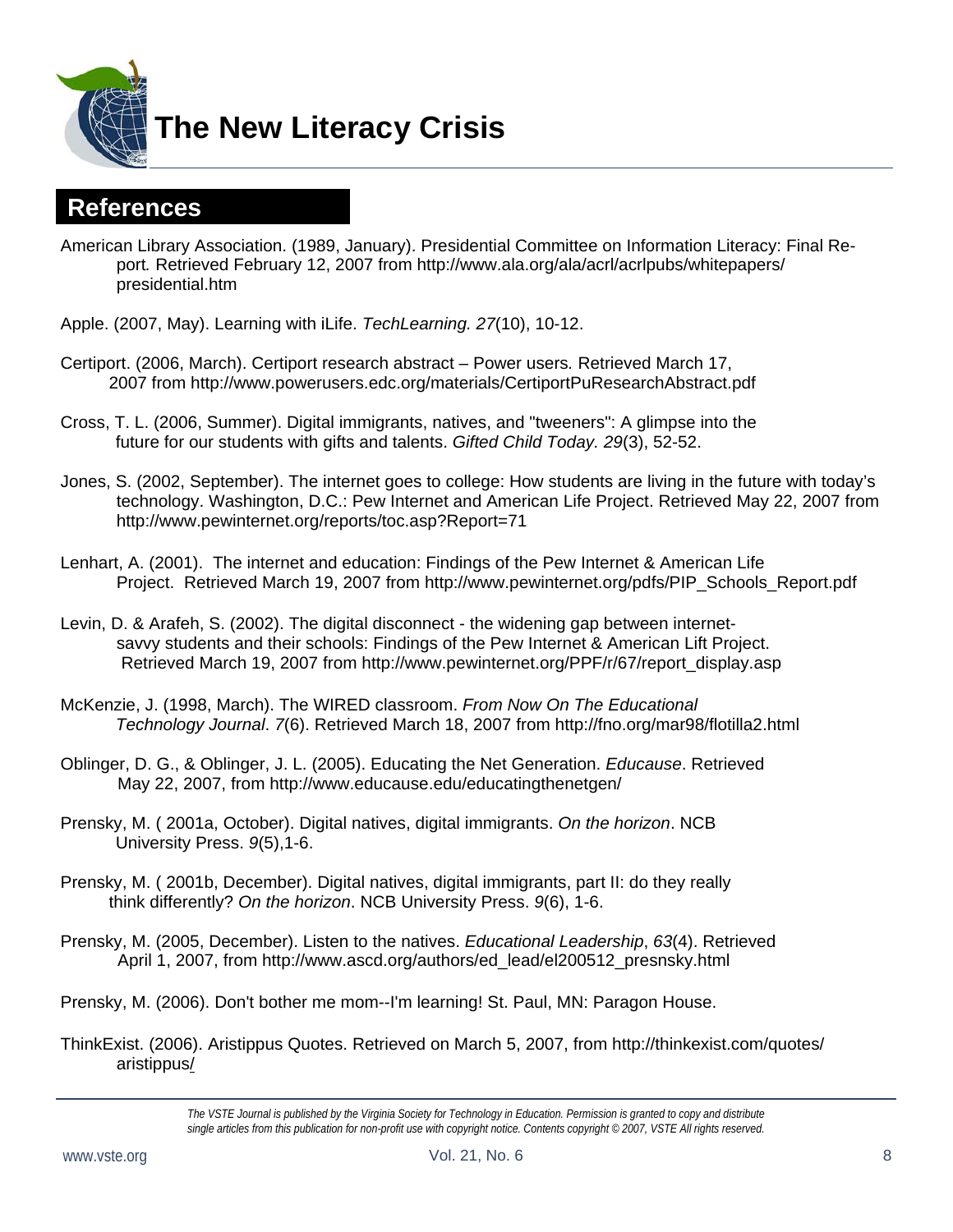

## **About the Author**

**Teresa Coffman** is an Assistant Professor of Education at the University of Mary Washington's College of Graduate and Professional Studies (CGPS). She can be reached via e-mail at tcoffman@umw.edu.

**Aileen Campbell** is the Special Education Department Chair at Mountain View High School in Stafford County. She can be reached via e-mail at acamp1xu@umw.edu. She is a graduate student in the Leadership in Instructional Technology Program at the University of Mary Washington's CGPS.

**Emily Heller** is a former high school mathematics teacher and Technology Lead Teacher in Stafford County. She is studying to become a Technology Resource Teacher. She can be reached via e-mail at ehell0fy@umw.edu.

**Emily M. Horney** is an Instructional Technology Resource Teacher in Spotsylvania County. She can be reached via e-mail at ehorney@gmail.com.

**Lynne P. Slater** serves as Department Chair and teaches Business and Information Technology classes at Chancellor High School in Spotsylvania County. She can be reached via e-mail at lslat4da@umw.edu.

*Note: Each of the co-authors authors is a graduate student studying in the Leadership in Instructional Technology Program at the University of Mary Washington's College of Graduate and Professional Studies.* 



*The VSTE Journal is published by the Virginia Society for Technology in Education. Permission is granted to copy and distribute single articles from this publication for non-profit use with copyright notice. Contents copyright © 2007, VSTE All rights reserved.*